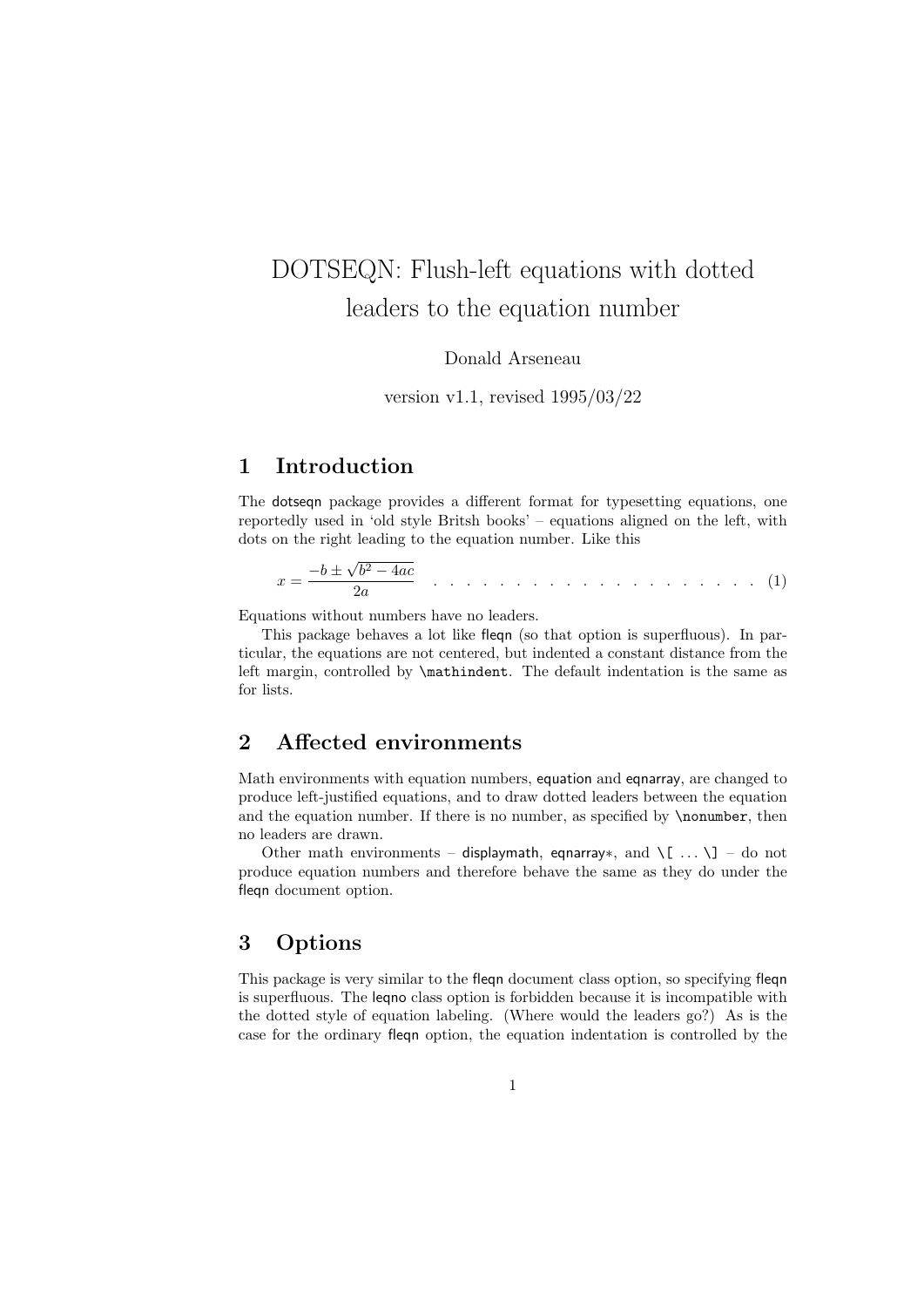length \mathindent, with a default indentation equal to the indentation of lists. It can be changed in the document preamble (with \setlength). Reasonable alternatives are zero (0pt) or the paragraph indentation (\parindent).

The dotseqn package has two options of its own which can be specified with the \usepackage command. The leftjust option causes the first column in eqnarray and eqnarray∗ to be flush left. Ordinarily, these pieces are flush right against the middle column.

Another option is nocolsep, which gets rid of that (ridiculous) extra space in the second column of equal to twice \arraycolsep. I would prefer to make nocolsep the default, but it seems best that the normal behavior agrees with the usual documented behavior of LAT<sub>EX</sub>.

This typeset documentation was generated by running LAT<sub>EX</sub> on dotseqn.dtx, and dotseqn.sty is generated the same way. This is my experiment with singlefile dtx distribution.

### 4 The implementation

\EqnDots The definitions here are based closely on the class option fleqn. The principal difference is that dotted leaders are used to replace some horizontal filling commands. The leaders are given by the fairly typical **\leaders** command:

1 \newcommand\EqnDots{\leaders\hbox{\kern4\p@ .\kern4\p@}\hfill}

which can be changed by the intrepid document designer.

\mathindent Imitating the definitions for fleqn, we define a math indentation, but only if it is not defined already, and set the default indentation equal to the outer-level list indentation.

2 \@ifundefined{mathindent}{\newdimen\mathindent \mathindent\leftmargini}{}

The implementation in fleqn.clo is complicated by the need to delay assigning the default value to \mathindent, but that is not necessary here because packages like this are processed after the document class is fully declared.

- displaymath The environment displaymath, alias \[ . . . \], is identical with its definition in \[ fleqn.clo. First the beginning
	- $3 \verb|\remewcommand{{\|}{|relax \thinspace\;is mode\verb|\dbaddmath|}{else}$
	- 4 \begin{trivlist}%
	- 5 \@beginparpenalty\predisplaypenalty \@endparpenalty\postdisplaypenalty
	- 6 \item[]\leavevmode \hbox to\linewidth\bgroup \$\m@th\displaystyle %\$
	- 7 \hskip\mathindent\bgroup
	- $8 \text{ t}$

```
\] . . . and then the \end{displaymath} or \]
```
9 \renewcommand{\]}{\relax\ifmmode \egroup \$\hfil% \$

- 10 \egroup \end{trivlist}%
- 11 \else \@badmath \fi}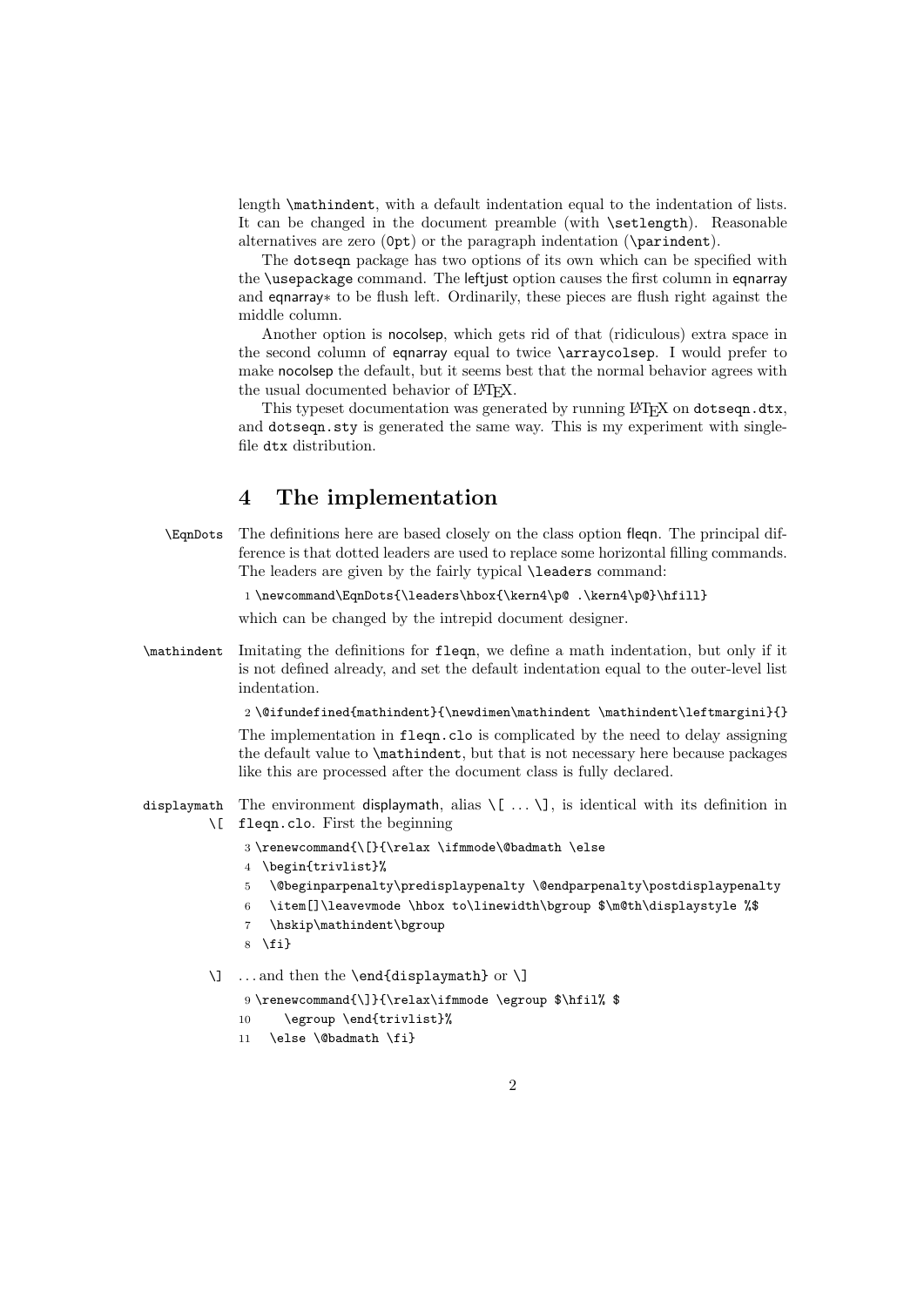- equation The equation environment begins exactly the same was as in fleqn, but it ends using \EqnDots in place of \hfil.
	- 12 \renewenvironment{equation}%
	- 13 {\@beginparpenalty\predisplaypenalty \@endparpenalty\postdisplaypenalty
	- 14 \refstepcounter{equation}\trivlist \item[]\leavevmode
	- 15 \hbox to\linewidth\bgroup \$\m@th% \$
	- 16 \displaystyle \hskip\mathindent}%
	- 17 {\$\EqnDots % \$ Replace '\hfil' with dotted leaders '\EqnDots'.
	- 18 \displaywidth\linewidth\hbox{\@eqnnum}\egroup \endtrivlist}

The equation∗ environment need not be redefined because it is defined in terms of equation, and it has no equation number so it needs no \EqnDots.

eqnarray The eqnarray environment has the most changes. In order to make the leaders fill the width, the space between the equation and the equation number must be part of a column entry; it cannot be filled by tabskip glue. Thus, this redefinition has one fewer column – there is no separate column for the equation number! This also necessitates a changed definition for  $\setminus \setminus$ , so see  $\Diamond$ @eqncr below. As yet, eqnarray is not described in detail in classes.dtx, but there are some useful comments in ltmath.dtx. They are reproduced here:

> To get a proper \@currentlabel we have to redefine it for the whole display. Note that we can't use \refstepcounter as this results in \@currentlabel getting [frozen at the beginning] and thus always writing the first label to the .aux file. Default is for lefthand side of equations to be flushright. To make them flushleft, \let\@eqnsel = \hfil [this is just what the leftjust option does].

In further explanation, I should add that the counter **\@eqcnt** is globally set in each of the columns so that  $\setminus \mathcal{N}$  will know how many column separators  $(\&)$  to insert before the equation number. This redefined version has only 3 alignment columns, so this insertion is modified (in \@@eqncr). In the third and final column, after the math material, there is a confusing \hskip\@centering. In fact, this has no effect when an equation number is present, because the \EqnDots are infinitely more stretchable, but the \hskip is left in place for the case of \nonumber which needs some filling.

So, in the absence of tabskip glue, how is the equation forced out to the full line width? Using \halign to\linewidth' will not work because it only stretches \tabskip glue. The original \halign to\linewidth is retained only to give overfull box warnings when an alignment is too wide for the page. To stretch the third coulumn out to the full line width, a blank row is added at the end of the alignment by \end{eqnarray}, with a single entry spanning the full line width. This makes use of an often annoying behavior of T<sub>E</sub>X: when multiple columns need to be enlarged to match a spanning entry, all the extra space is added to the final column. The extra 'phantom' row uses a negative **\vskip** and a strut with a depth given by \prevdepth to simulate the depth of the expected last line in the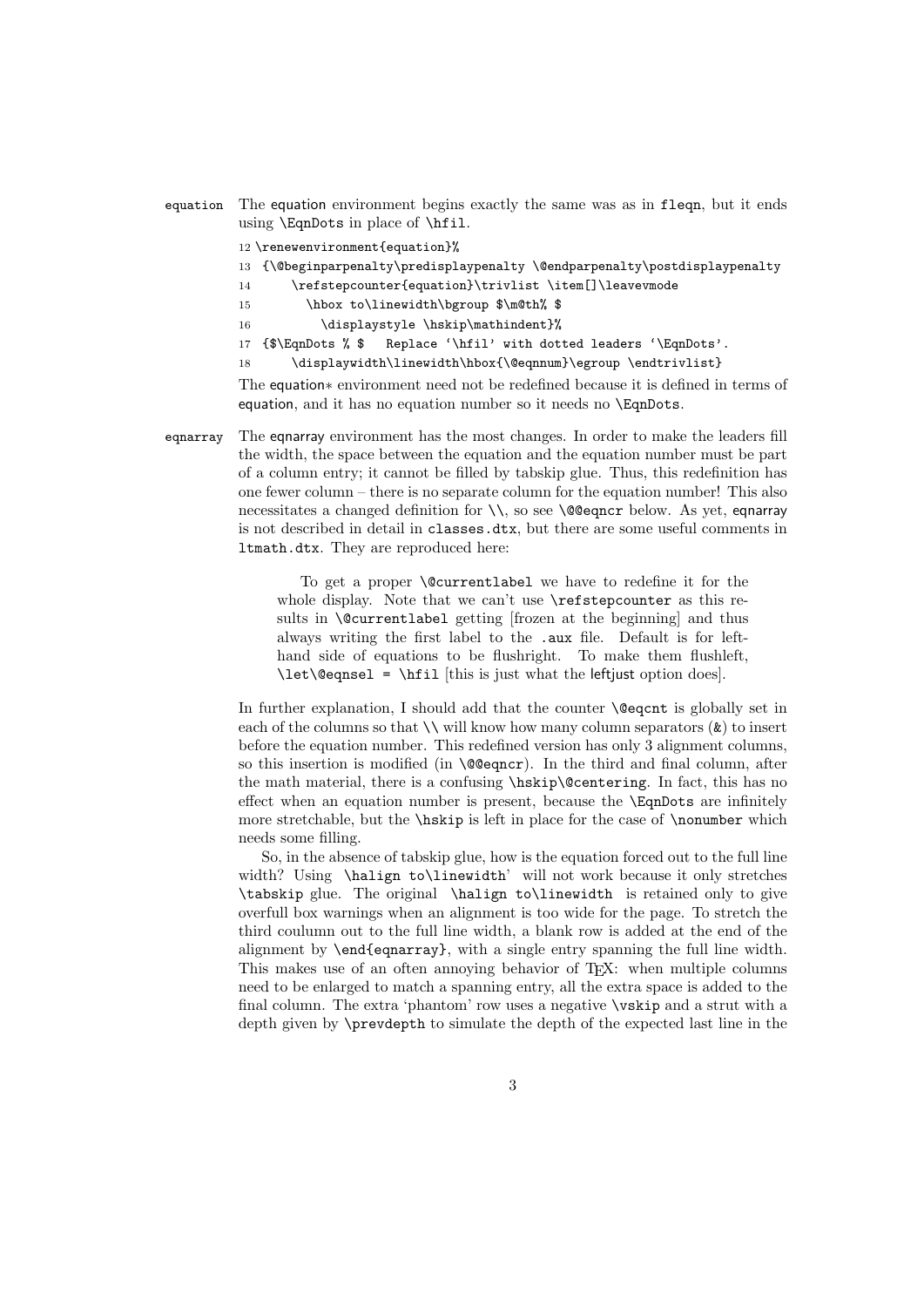equation array. A temporary macro is used to preserve the value of \prevdepth and use it after an end-of-group.

A special command '\DEQ@acs' surrounds the entry for the second column. Ordinarily this gives \hskip 2\arraycolsep, but with the nocolsep option it gives \null (like \mbox{}), which produces the natural math-mode spacing around the entry.

19 \renewenvironment{eqnarray}{%

- 20 \stepcounter{equation}%
- 21 \def\@currentlabel{\p@equation\theequation}%

22 \global\@eqnswtrue \m@th \global\@eqcnt\z@ \tabskip\mathindent

- 23 \let\\\@eqncr \setlength\abovedisplayskip\topsep
- 24 \ifvmode \addtolength\abovedisplayskip\partopsep \fi
- 25 \addtolength\abovedisplayskip\parskip
- 26 \setlength\belowdisplayskip\abovedisplayskip
- 27 \setlength\belowdisplayshortskip\abovedisplayskip
- 28 \setlength\abovedisplayshortskip\abovedisplayskip
- 29 \$\$\everycr{}\halign to\linewidth% \$\$
- 30 \bgroup
- 31 \hskip\@centering
- 32 \$\displaystyle\tabskip\z@skip{##}\$\@eqnsel&%
- 33 \global\@eqcnt\@ne \hfil\${\DEQ@acs##\DEQ@acs}\$\hfil&%
- 34 \global\@eqcnt\tw@ \$\displaystyle{##}\$\hskip\@centering\cr%
- 35 }% end of "\begin" part
- 36 {\@@eqncr
- 37 \noalign{% vertical skip up to overlay phantom line
- 38 \penalty\@M \vskip-\prevdepth
- 39 \edef\@tempa{\omit\span\omit\span\omit % span three columns
- 40 \vrule\@depth\the\prevdepth \@width\z@ % strut of proper depth
- 41 \kern-\mathindent \kern\linewidth}% % full line width

```
42 \nointerlineskip \expandafter % use saved |\@tempa| outside group
```
- 43 }\@tempa\cr
- 44 \egroup
- 45 \global\advance\c@equation\m@ne\$\$% \$\$
- 46 \global\@ignoretrue
- 47 }
- \@@eqncr Now the \@@eqncr macro (alias \\) needs redefining. The number of inserted & separators is reduced, the warning is removed because it is quite proper to already be in the last column, and the placement of the equation number is changed: instead of letting the  $\hbar$  leaves math template do the spacing,  $\text{@eqncr}$  leaves math mode, inserts the leaders, typesets the equation number (using  $\text{deg}_{\text{num}}$ ), then begins math mode again so things will balance when the template tries to end math. Note: \reserved@a is set to something innocuous before \ifcase just in case it was let equal to something like \fi.